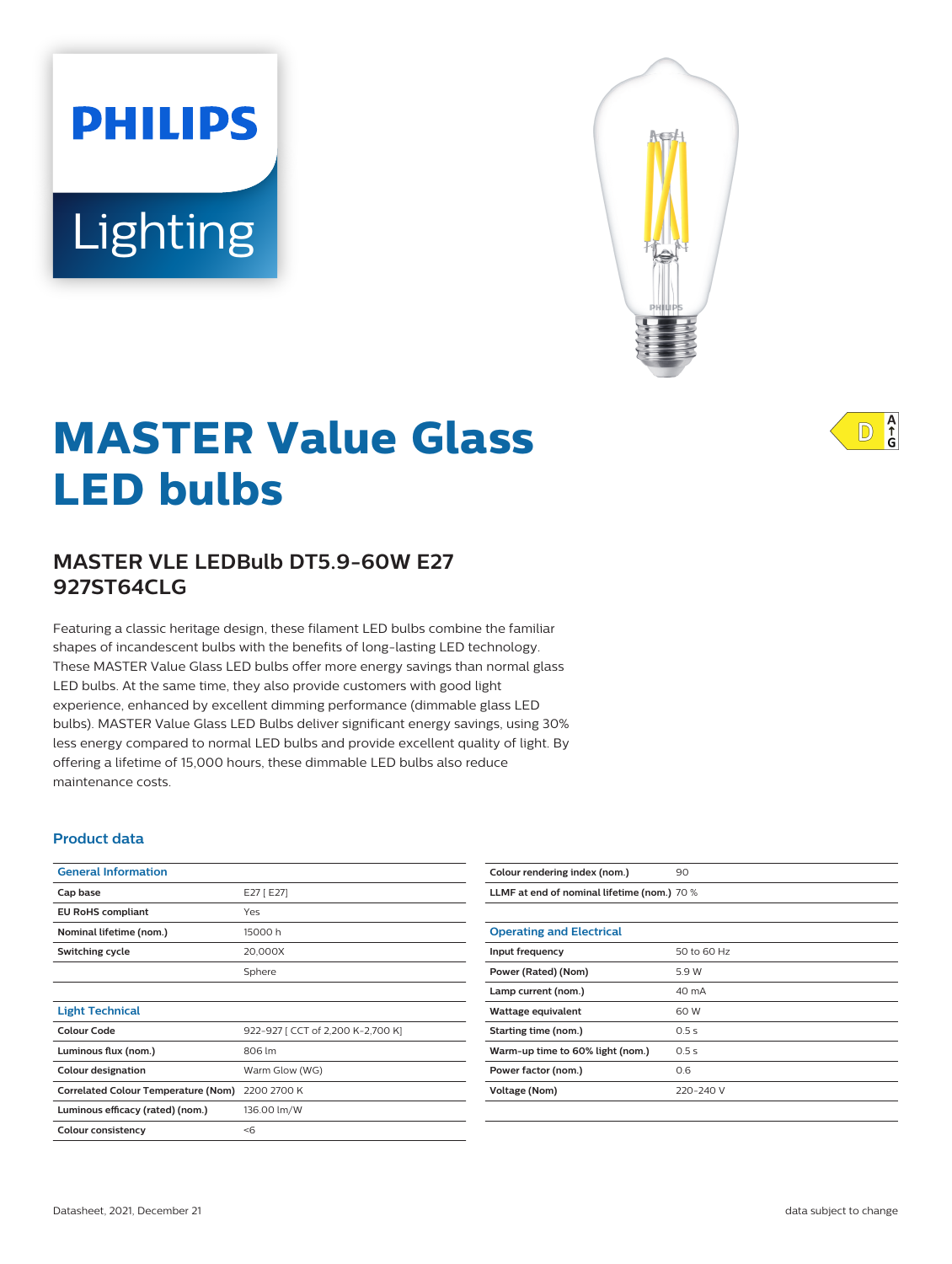# **MASTER Value Glass LED bulbs**

| <b>Temperature</b>                       |                            |
|------------------------------------------|----------------------------|
| T-Case maximum (nom.)                    | 70 °C                      |
|                                          |                            |
| <b>Controls and Dimming</b>              |                            |
| <b>Dimmable</b>                          | Only with specific dimmers |
|                                          |                            |
| <b>Mechanical and Housing</b>            |                            |
| <b>Lamp Finish</b>                       | Clear                      |
| <b>Bulb shape</b>                        | ST64                       |
|                                          |                            |
| <b>Approval and Application</b>          |                            |
| <b>Energy Efficiency Class</b>           | D                          |
| Energy consumption kWh/1,000 hours 6 kWh |                            |
|                                          | 453250                     |
|                                          |                            |

| <b>Product Data</b>               |                                  |  |
|-----------------------------------|----------------------------------|--|
| Full product code                 | 871951432481700                  |  |
| Order product name                | MASTER VLE LEDBulb DT5.9-60W E27 |  |
|                                   | 927ST64CLG                       |  |
| EAN/UPC - product                 | 8719514324817                    |  |
| Order code                        | 32481700                         |  |
| SAP numerator - quantity per pack |                                  |  |
| Numerator - packs per outer box   | 10 <sup>2</sup>                  |  |
| <b>SAP material</b>               | 929003010702                     |  |
| SAP net weight (piece)            | $0.048$ kg                       |  |
|                                   |                                  |  |

#### **Dimensional drawing**



**MASTER VLE LEDBulb DT5.9-60W E27 927ST64CLG**

#### **Photometric data**



| Product                                     |              |
|---------------------------------------------|--------------|
| MASTER VLE LEDBulb DT5.9-60W F27 927ST64CLG | 64 mm 140 mm |



**LEDbulb MAS SLR 5,9W A60 E27 927 CL-POC LEDbulb MAS SLR ST64 5,9W E27 927 CL-LDD**